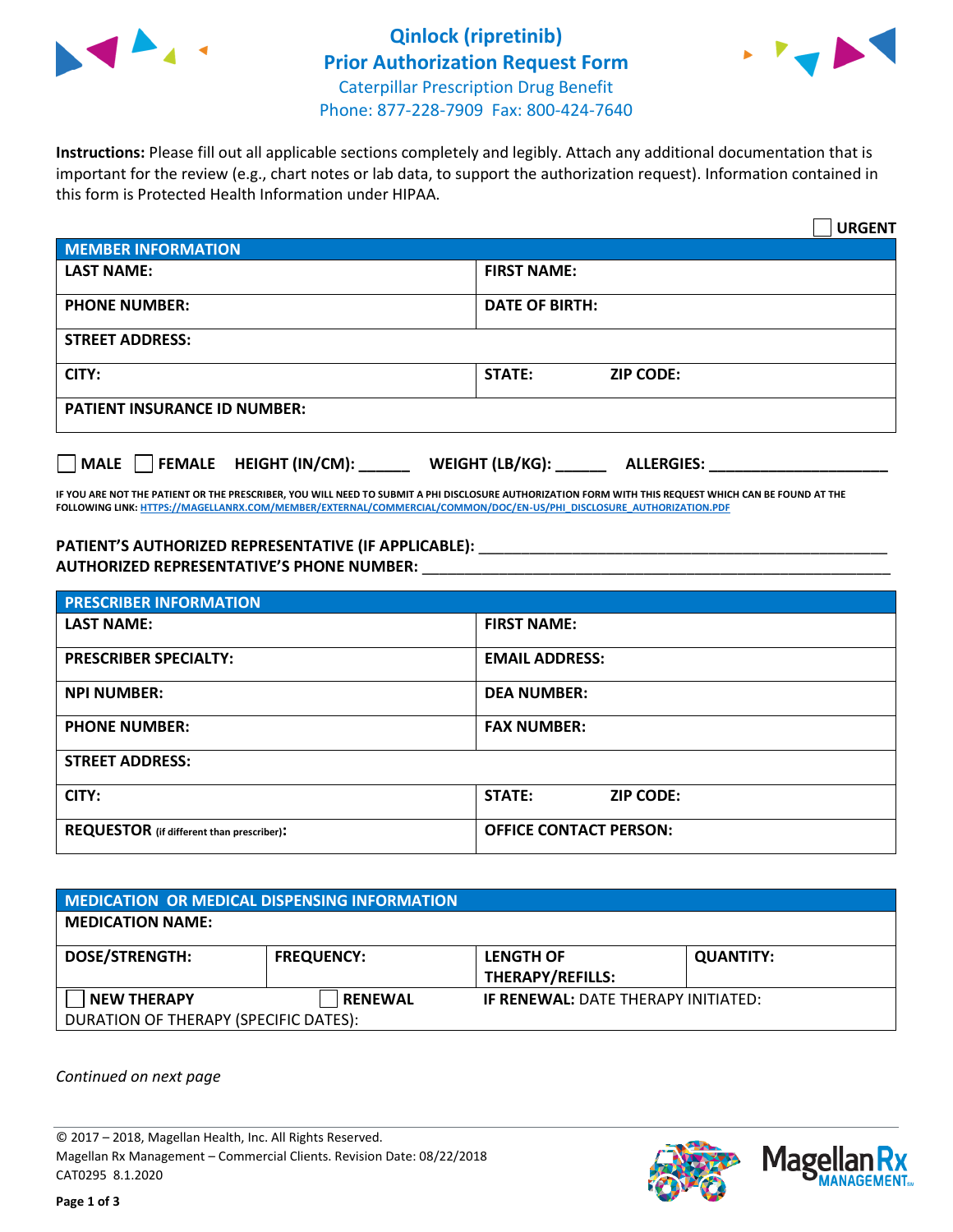



| MEMBER'S LAST NAME: NAME:                                                                                                              | <b>MEMBER'S FIRST NAME:</b>                                                                                                     |                                    |  |  |
|----------------------------------------------------------------------------------------------------------------------------------------|---------------------------------------------------------------------------------------------------------------------------------|------------------------------------|--|--|
|                                                                                                                                        | 1. HAS THE PATIENT TRIED ANY OTHER MEDICATIONS FOR THIS CONDITION?                                                              | NO<br>YES (if yes, complete below) |  |  |
| <b>MEDICATION/THERAPY (SPECIFY</b>                                                                                                     | <b>DURATION OF THERAPY (SPECIFY</b>                                                                                             | <b>RESPONSE/REASON FOR</b>         |  |  |
| DRUG NAME AND DOSAGE):                                                                                                                 | DATES):                                                                                                                         | <b>FAILURE/ALLERGY:</b>            |  |  |
|                                                                                                                                        |                                                                                                                                 |                                    |  |  |
|                                                                                                                                        |                                                                                                                                 |                                    |  |  |
| <b>2. LIST DIAGNOSES:</b>                                                                                                              |                                                                                                                                 | <b>ICD-10:</b>                     |  |  |
| □ Gastrointestinal stromal tumor(GIST)                                                                                                 |                                                                                                                                 |                                    |  |  |
| □ Other diagnosis: _____________________ICD-10_________________________________                                                        |                                                                                                                                 |                                    |  |  |
|                                                                                                                                        |                                                                                                                                 |                                    |  |  |
| PRIOR AUTHORIZATION.                                                                                                                   | 3. REQUIRED CLINICAL INFORMATION: PLEASE PROVIDE ALL RELEVANT CLINICAL INFORMATION TO SUPPORT A                                 |                                    |  |  |
| <b>Clinical Information:</b>                                                                                                           |                                                                                                                                 |                                    |  |  |
|                                                                                                                                        | Is this drug being prescribed to this patient as part of a treatment regimen specified within a sponsored clinical              |                                    |  |  |
| trial? $\Box$ Yes $\Box$ No                                                                                                            |                                                                                                                                 |                                    |  |  |
| Does patient have at least one measurable lesion? $\Box$ Yes $\Box$ No                                                                 |                                                                                                                                 |                                    |  |  |
|                                                                                                                                        |                                                                                                                                 |                                    |  |  |
|                                                                                                                                        | Does patient have active CNS(central nervous system) metastases? $\Box$ Yes $\Box$ No                                           |                                    |  |  |
|                                                                                                                                        | Did patient have disease progression when previously treated with imatinib(Gleevec®)? $\Box$ Yes $\Box$ No Please               |                                    |  |  |
| submit chart notes.                                                                                                                    |                                                                                                                                 |                                    |  |  |
|                                                                                                                                        | Does patient have an intolerance to imatinib(Gleevec®)? $\Box$ Yes $\Box$ No Please submit chart notes.                         |                                    |  |  |
|                                                                                                                                        |                                                                                                                                 |                                    |  |  |
|                                                                                                                                        | Did patient have disease progression when previously treated with sunitinib(Nexavar®)? $\square$ Yes $\square$ No <i>Please</i> |                                    |  |  |
| submit chart notes.<br>Does patient have an intolerance to sunitinib(Nexavar®)? $\Box$ Yes $\Box$ No <i>Please submit chart notes.</i> |                                                                                                                                 |                                    |  |  |
|                                                                                                                                        |                                                                                                                                 |                                    |  |  |
| Did patient have disease progression when previously treated with regorafenib(Stivarga®)? $\Box$ Yes $\Box$ No <i>Please</i>           |                                                                                                                                 |                                    |  |  |
| submit chart notes.                                                                                                                    |                                                                                                                                 |                                    |  |  |
| Does patient have an intolerance to regorafenib(Stivarga®)? $\Box$ Yes $\Box$ No <i>Please submit chart notes.</i>                     |                                                                                                                                 |                                    |  |  |
|                                                                                                                                        |                                                                                                                                 |                                    |  |  |
|                                                                                                                                        | Are there any other comments, diagnoses, symptoms, medications tried or failed, and/or any other information the                |                                    |  |  |
| physician feels is important to this review?                                                                                           |                                                                                                                                 |                                    |  |  |
|                                                                                                                                        |                                                                                                                                 |                                    |  |  |
|                                                                                                                                        |                                                                                                                                 |                                    |  |  |
|                                                                                                                                        |                                                                                                                                 |                                    |  |  |
| Please note: Not all drugs/diagnosis are covered on all plans. This request may be denied unless all required                          |                                                                                                                                 |                                    |  |  |
| information is received.                                                                                                               |                                                                                                                                 |                                    |  |  |
|                                                                                                                                        |                                                                                                                                 |                                    |  |  |